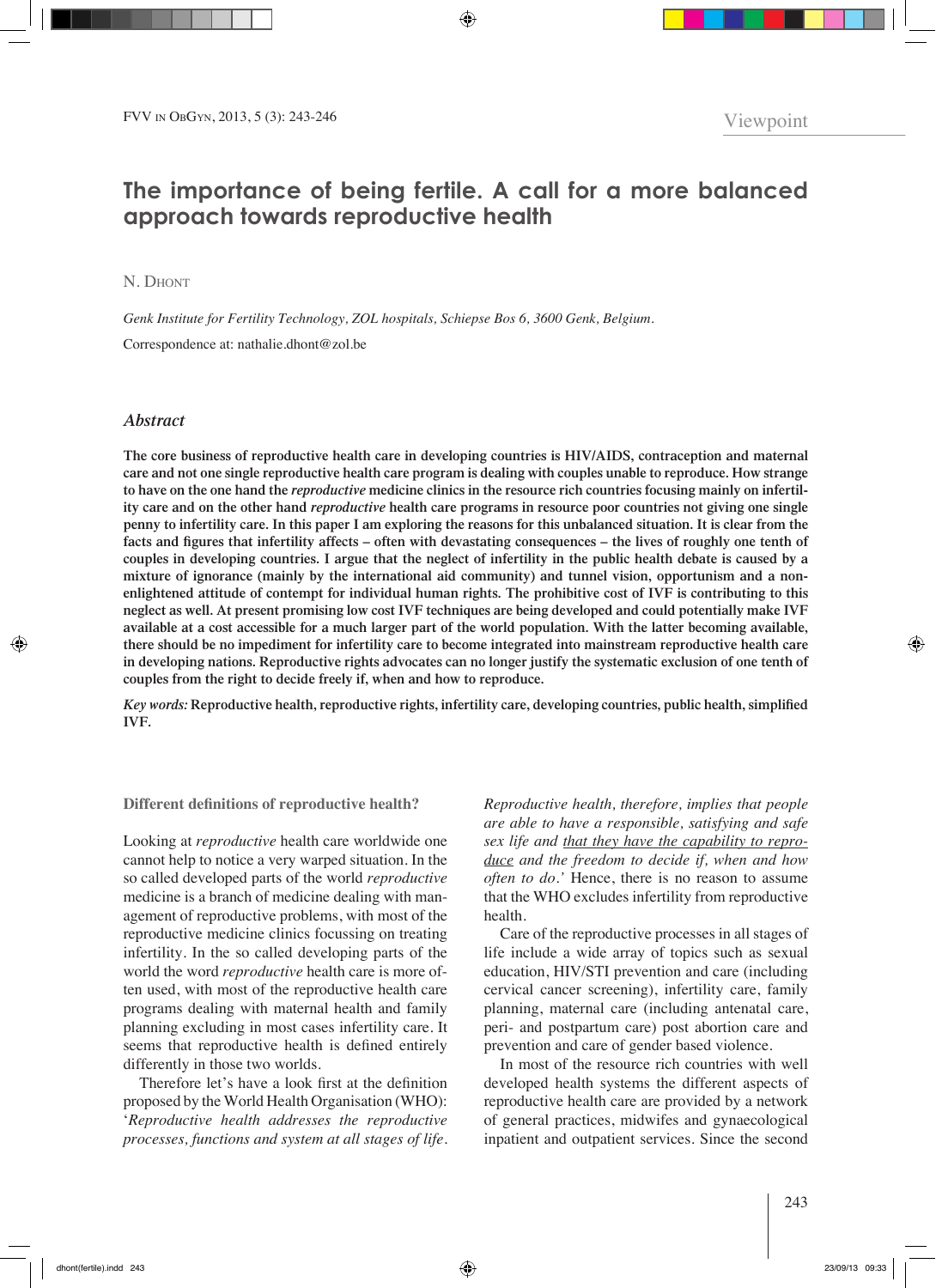half of the twentieth century couples from these well developed areas can carefully plan their families with an availability of an ever increasing array of contraceptive methods and can deliver their well planned babies in safe and healthy circumstances. However until the eighties modern medicine did not have an adequate answer for those incapable to reproduce until the technique of IVF revolutionised the management of infertility. Nowadays reproductive medicine assists an ever increasing number of infertile couples to produce the so-desired offspring. In many countries these procedures are part of the public health system and funded by tax money. It seems that infertility care has gained an important place in the reproductive health agenda in these parts of the world.

The core business of reproductive health care in developing countries is HIV/AIDS, contraception and maternal care. Maternal deaths, cervical cancer, HIV/AIDS, unsafe abortions continue to kill thousands of women every day and many couples also face unwanted or unplanned pregnancies because of unmet needs for contraception. These countries have very weak national health systems and rely often on donor funding for their reproductive health programs. A recent survey of the largest international reproductive health organisations revealed that not one of them dealt with couples unable to reproduce (Ombelet, 2011).

 How strange to have on the one hand the reproductive medicine clinics in the resource rich countries focusing mainly on infertility care and on the other hand reproductive health care programs in resource poor countries excluding systematically infertility care. There must be a very good reason for it.

**There must be good reason for excluding infertility care...**

The most obvious reason would be that infertility is no such problem in developing countries because it occurs rarely and/or if it does, it is not perceived as problematic. This would obviously justify the use of resources for other matters such as malaria, HIV/ AIDS etc...

But looking at the figures one has to conclude that infertility is anything but less prevalent in resource poor countries, in some regions it is even more prevalent. Recently, the WHO performed a systematic analysis of 277 health surveys and estimated that worldwide 48.5 million couples are suffering from infertility; half of these couples are living in Sub-Saharan Africa (SSA) and South Asia (Mascarenhas et al., 2012).

Could it be that infertility is not such an issue for people in developing countries? There are a number of social research reports on this issue and they all conclude unanimously that infertility is having profound and often devastating effects on the lives of people involved (Dhont et al., 2011; Dyer et al., 2002, 2004; Gerrits, 1997; Nahar et al., 2000; van Balen and Bos, 2009). The value of children pertains not only to personal happiness and fulfilment but also to wider issues such as the 'raison d'être' of marriages and partnerships, social status, continuity of family lines, social security, etc.... many authors have argued that the problem of infertility has probably more severe consequences for the affected couples in resource poor countries than in resource rich countries.

So we have a serious reproductive health problem affecting one in ten couples on average but not one single penny of public or donor money spent on these couples.

Could it be that local governments are not aware of the problem of infertility? I find that hard to believe since most of them must have somebody in the family suffering childlessness and know the devastation it causes. And what about the international donor community and the development organisations are they aware of this problem? I am afraid that they might not be aware at all. The talk of the town in these communities, especially those involved in reproductive health, is the 'overproduction of children' and how this might impede the fight against poverty. I have personally been asked the question a million times by Westerners: 'Is infertility really a problem in these countries...?' Funnily enough it takes only a few minutes, showing simple facts and figures to convince most of these people that it is.

**There is no good reason....**

So ignorance could explain the attitude of the international aid community but what about local policy makers and researchers in resource poor countries all of them too well aware of the devastation infertility causes. Why there are no African leaders for instance pressing for more attention to this problem? A very obvious reason is that there is no donor money available for infertility care. Most of the global health funding has been directed towards the fight against HIV/AIDS, malaria and TB. Applying for these grants can bring a nice cash flow into the country. Money for reproductive health is scarcer and if available the issues of maternal mortality and family planning are the first in line. There is not such a thing as a stream of funding for infertility care.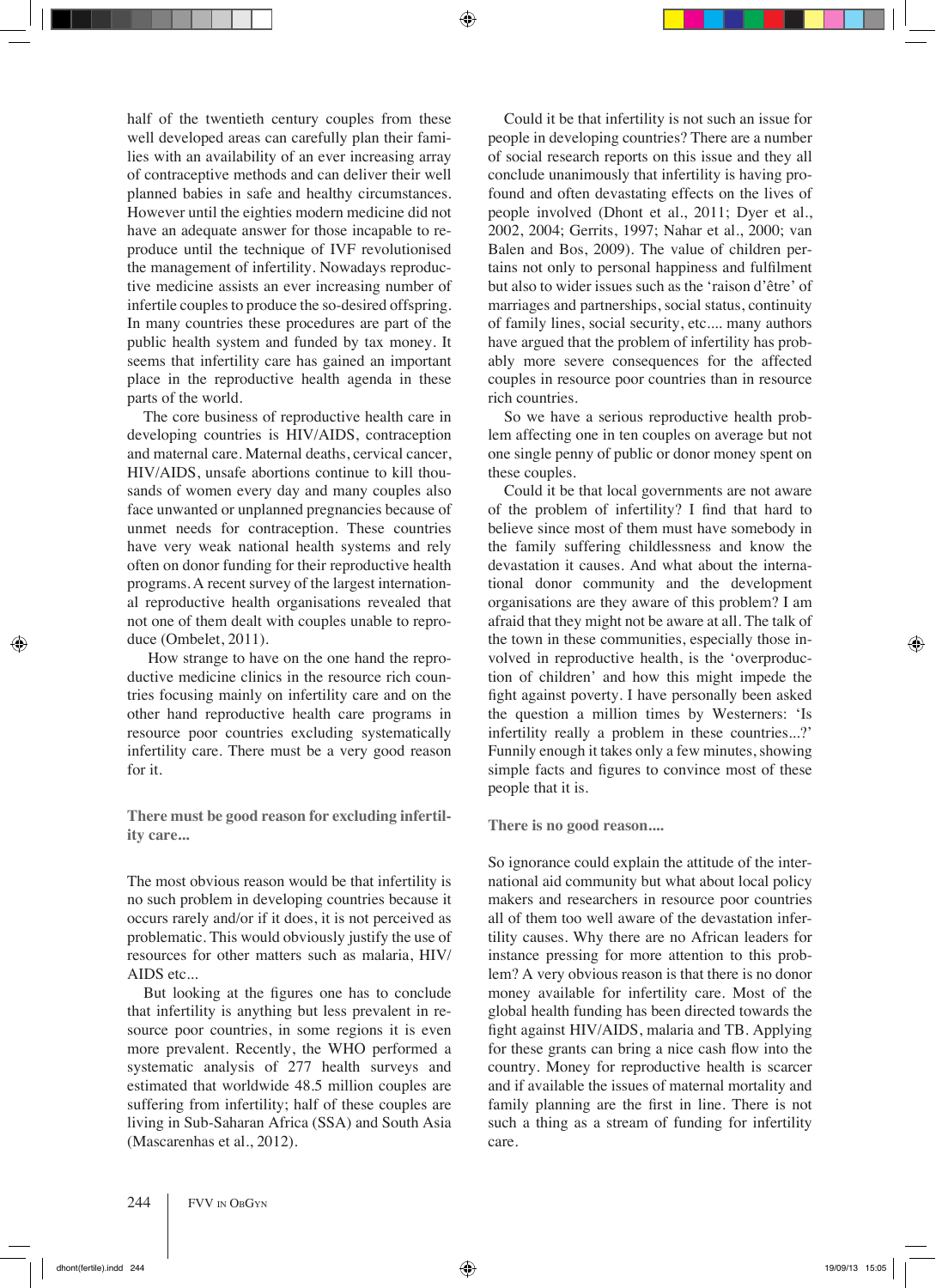And maybe a certain way of thinking which is more typical for developing countries could also contribute to the silence surrounding this problem: the idea that the individual has only meaning as part of a bigger unity and that the individual needs are subordinate to the interests of the group. After all, creating more children in an environment of scarcity is not a good idea. But I don't expect western donors, policy makers and researchers to adhere to this philosophy which is the opposite of our modern western principle of individual freedom and human rights. This western paradigm is reflected by the declaration issued by the international conference on population and development in Cairo 1994 stating (UNFPA, 2005): *population is not about numbers, but about people. Implicit in this rights-based approach is the idea that every person counts.* Although the right to produce offspring is nowhere to be found in this declaration they do mention the right to decide the number of children, as we can find it in the WHO definition mentioned above. If a couple decides to have one child but cannot have any it seems that their right to decide the number of children is violated. This declaration, signed by many developing countries went on to inform the eight millennium development goals. Millennium development goal five is about improving maternal health (the target is to lower maternal mortality rate) and achieve universal access to reproductive health (the target is to decrease unmet need of family planning, increase contraceptive prevalence rate, decrease adolescent birth rate and increase antenatal care coverage). Infertility care is not mentioned in these millennium development goals at all.

I believe that the neglect of infertility in the public health debate is caused by a mixture of ignorance and tunnel vision, opportunism and a non-enlightened attitude of contempt for individual human rights. Infertile couples in resource poor countries face a triple exclusion first from their local communities because an individual has no meaning without family, second from their local governments because donor cash flows dictate the agenda and not the suffering of individuals and finally they face the ignorance (or worse maybe: hypocrisy) of the western donor and humanitarian aid community.

But the fight to put infertility on the international public health agenda is not merely a fight against ignorance and a fight for reproductive health rights.

We know that for a neglected problem to get on the public health agenda of international organisations or policy makers, two prerequisites have to be fulfilled: the health problem has to cause great harm and inequity and the health problem needs an available and affordable treatment. You cannot expect organisations and governments to invest in lost cases. Up till now the most effective infertility treatment consists of expensive IVF/ICSI technologies which come at a prohibitive cost. It comes to no surprise that governments or international aidorganisations are currently not investing in this technique.

However, at present promising low cost IVF techniques are being developed and could potentially make IVF available at a cost accessible for a much larger part of the world population. Recently a breakthrough was realised with the low cost culture method developed in the Genk Institute for Fertility Technology (Van Blerkom et al., 2013). A proof of principle study demonstrated high success rates with this simplified IVF method, at a cost which could be only 10% of current IVF methods.

## **Conclusion**

I cannot help to believe that one day, if the world wakes up to this problem – and if we keep knocking on the doors with the bare facts and figures I don't see why they won't- and if affordable solutions become operational, infertility care will become integrated into mainstream reproductive health care in developing nations. This achievement has the potential to give dignity not only to more than 20 million couples but also to give dignity to reproductive health care programs and organisations. Family planning cannot be complete without helping to plan families for those who cannot have them. Reproductive rights advocates can no longer justify the systematic exclusion of one tenth of couples from the right to decide freely if, when and how to reproduce.

### **Acknowledgments**

I would like to thank Jan Goossens for his useful comments on this manuscript.

#### **References**

- Dhont N, van de Wijgert J, Coene G et al. 'Mama and papa nothing': living with infertility among an urban population in Kigali, Rwanda. Hum Reprod. 2011;26:623-629.
- Dyer SJ, Abrahams N, Hoffman M et al. 'Men leave me as I cannot have children': women's experiences with involuntary childlessness. Hum Reprod. 2002;17:1663-1668.
- Dyer SJ, Abrahams N, Mokoena NE et al. 'You are a man because you have children': experiences, reproductive health knowledge and treatment-seeking behaviour among men suffering from couple infertility in South Africa. Hum Reprod. 2004;19:960-967.
- Gerrits T. Social and cultural aspects of infertility in Mozambique. Patient Educ Couns. 1997;31:39-48.
- Mascarenhas M N, Flaxman S R, Boerma T et al. National, regional, and global trends in infertility prevalence since 1990: a systematic analysis of 277 health surveys. PLoS Med. 2012;9:e1001356.